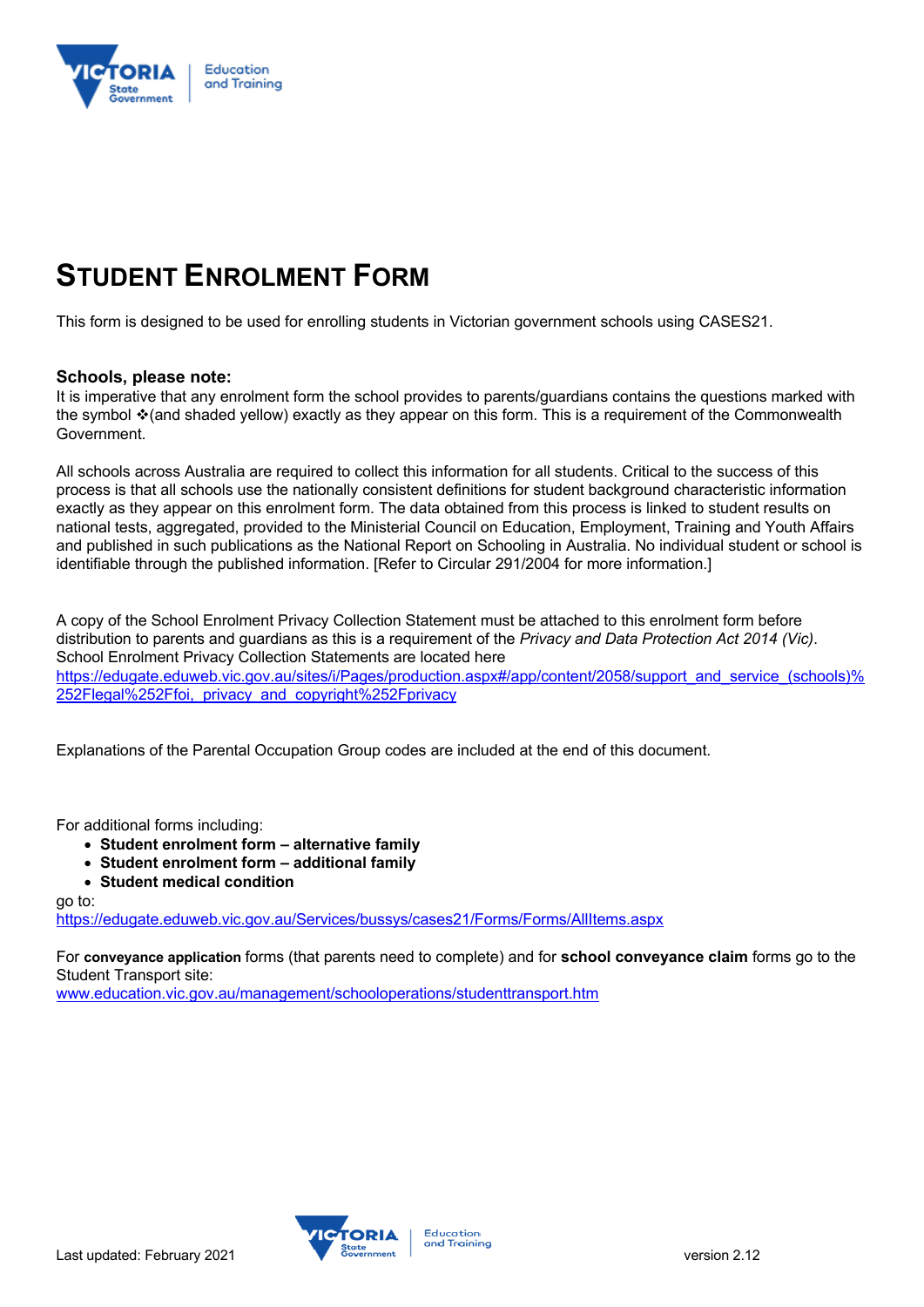

**STUDENT ENROLMENT INFORMATION – 2023** Computer Generated Student ID:

## **STUDENT DETAILS PERSONAL DETAILS OF STUDENT**

| Surname:                               |             |               |                          | Title: (Miss Ms, Mrs Mr) |
|----------------------------------------|-------------|---------------|--------------------------|--------------------------|
| <b>First Given Name:</b>               |             |               |                          |                          |
| <b>Second Given Name:</b>              |             |               |                          |                          |
| <b>Preferred Name</b> (if applicable): |             |               |                          |                          |
| ❖ Sex (tick):                          | $\Box$ Male | $\Box$ Female | Birth Date: (dd-mm-yyyy) |                          |

### **PRIMARY FAMILY HOME ADDRESS:**

| No. & Street: or PO<br><b>Box details</b> |                              |            |           |
|-------------------------------------------|------------------------------|------------|-----------|
| Suburb:                                   |                              |            |           |
| State:                                    | Postcode:                    |            |           |
| <b>Telephone Number:</b>                  | <b>Silent Number: (tick)</b> | $\Box$ Yes | $\Box$ No |
| <b>Mobile Number:</b>                     | <b>Fax Number:</b>           |            |           |

#### **OFFICE USE ONLY**

| Child's Name and Birth Date proof sighted (tick)        |                                                                                                                                   | $\Box$ Yes | $\Box$ No            |                 | <b>Enrolment Date:</b> |                    |                    |        |
|---------------------------------------------------------|-----------------------------------------------------------------------------------------------------------------------------------|------------|----------------------|-----------------|------------------------|--------------------|--------------------|--------|
| Year<br>Level                                           | Home<br>Group                                                                                                                     |            | Timetabling<br>Group |                 |                        | House              |                    | Campus |
|                                                         | <b>Immunisation Certificate received?</b> : (tick)                                                                                |            |                      | $\Box$ Complete |                        |                    | $\Box$ Not sighted |        |
| Is there a Medical Alert for the student? (tick)        |                                                                                                                                   |            | $\Box$ Yes           | $\Box$ No       |                        |                    |                    |        |
| Does the student have a Disability ID Number?<br>(tick) |                                                                                                                                   |            | $\Box$ No            | $\Box$ Yes      |                        | Disability ID No.: |                    |        |
|                                                         | Has a Transition Statement been provided (either<br>by the Early Childhood Educator or parents)? (tick)<br>For prep students only |            |                      | $\Box$ Yes      | $\Box$ No              |                    | $\Box$ Pending     |        |

# **FAMILY DETAILS**

**List any other family members attending this school:**

\* This question is asked as a requirement of the Commonwealth Government. All schools across Australia are required to collect the same information.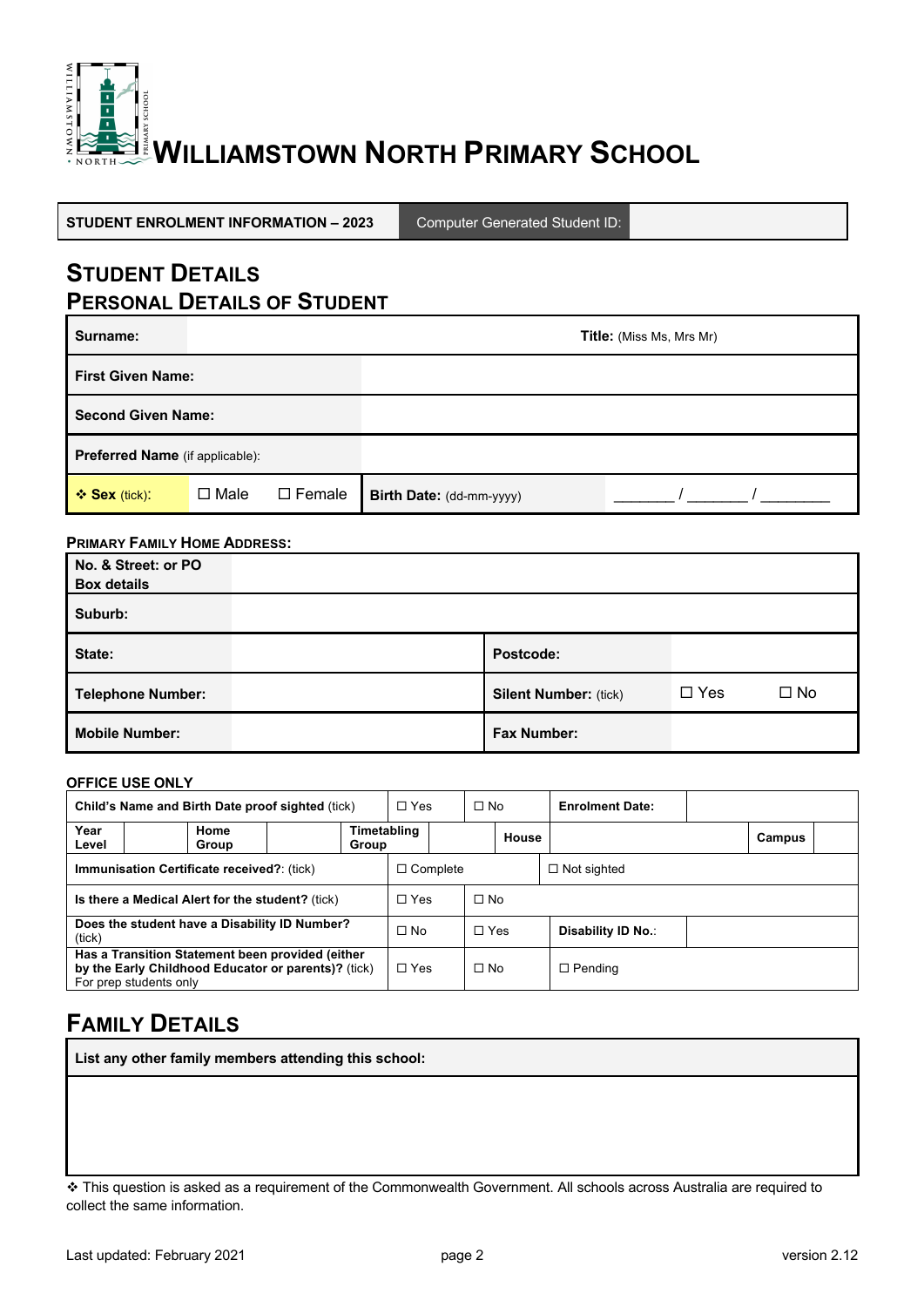### **PRIMARY FAMILY DETAILS**

NOTE: The 'PRIMARY' Family is: "the family or parent the student mostly lives with". Additional and Alternative family forms are available from the school if this is required. These additional forms are designed to cater for varying family circumstances.

#### **ADULT A DETAILS (PRIMARY CARER):**

### **ADULT B DETAILS:**

| Sex (tick):                                                                                                                                                                                                                                                                                 | $\Box$ Male<br>$\Box$ Female                                                                                                                                                                                                                                                                                                                                                                            |                         | Sex (tick):<br>$\Box$ Male<br>$\Box$ Female                                                                                                                                                                                                                                                                                                                                                                                                        |  |  |
|---------------------------------------------------------------------------------------------------------------------------------------------------------------------------------------------------------------------------------------------------------------------------------------------|---------------------------------------------------------------------------------------------------------------------------------------------------------------------------------------------------------------------------------------------------------------------------------------------------------------------------------------------------------------------------------------------------------|-------------------------|----------------------------------------------------------------------------------------------------------------------------------------------------------------------------------------------------------------------------------------------------------------------------------------------------------------------------------------------------------------------------------------------------------------------------------------------------|--|--|
| <b>Title:</b> (Ms, Mrs, Mr, Dr etc)                                                                                                                                                                                                                                                         |                                                                                                                                                                                                                                                                                                                                                                                                         |                         | <b>Title:</b> (Ms, Mrs, Mr, Dr etc)                                                                                                                                                                                                                                                                                                                                                                                                                |  |  |
| Legal Surname:                                                                                                                                                                                                                                                                              |                                                                                                                                                                                                                                                                                                                                                                                                         |                         | <b>Legal Surname:</b>                                                                                                                                                                                                                                                                                                                                                                                                                              |  |  |
| <b>Legal First Name:</b>                                                                                                                                                                                                                                                                    |                                                                                                                                                                                                                                                                                                                                                                                                         |                         | <b>Legal First Name:</b>                                                                                                                                                                                                                                                                                                                                                                                                                           |  |  |
| What is Adult A's<br>occupation?                                                                                                                                                                                                                                                            |                                                                                                                                                                                                                                                                                                                                                                                                         |                         | What is Adult B's occupation?                                                                                                                                                                                                                                                                                                                                                                                                                      |  |  |
| Who is Adult A's employer?                                                                                                                                                                                                                                                                  |                                                                                                                                                                                                                                                                                                                                                                                                         |                         | Who is Adult B's employer?                                                                                                                                                                                                                                                                                                                                                                                                                         |  |  |
|                                                                                                                                                                                                                                                                                             | In which country was Adult A born?                                                                                                                                                                                                                                                                                                                                                                      |                         | In which country was Adult B born?                                                                                                                                                                                                                                                                                                                                                                                                                 |  |  |
| $\Box$ Australia                                                                                                                                                                                                                                                                            | $\Box$ Other (please specify):                                                                                                                                                                                                                                                                                                                                                                          |                         | $\Box$ Australia<br>$\Box$ Other (please specify):                                                                                                                                                                                                                                                                                                                                                                                                 |  |  |
| the one that is spoken most often.) (tick)                                                                                                                                                                                                                                                  | * Does Adult A speak a language other than English at<br>home? (If more than one language is spoken at home, indicate                                                                                                                                                                                                                                                                                   |                         | Does Adult B speak a language other than English<br>at home? (If more than one language is spoken at home,<br>indicate the one that is spoken most often.) (tick)                                                                                                                                                                                                                                                                                  |  |  |
| □                                                                                                                                                                                                                                                                                           | No, English only $\Box$ Yes (please specify):                                                                                                                                                                                                                                                                                                                                                           |                         | No, English only<br>$\Box$ Yes (please specify):<br>□                                                                                                                                                                                                                                                                                                                                                                                              |  |  |
| Please indicate any additional<br>languages spoken by Adult A:                                                                                                                                                                                                                              |                                                                                                                                                                                                                                                                                                                                                                                                         |                         | Please indicate any additional<br>languages spoken by Adult B:                                                                                                                                                                                                                                                                                                                                                                                     |  |  |
| Is an interpreter required? (tick)                                                                                                                                                                                                                                                          |                                                                                                                                                                                                                                                                                                                                                                                                         | $\Box$ No<br>$\Box$ Yes | $\Box$ Yes<br>$\Box$ No<br>Is an interpreter required? (tick)                                                                                                                                                                                                                                                                                                                                                                                      |  |  |
| <b>VVhat is the highest year of primary or secondary</b><br>school Adult A has completed? (tick one) (For persons who<br>have never attended school, mark 'Year 9 or equivalent or below'.)<br>$\Box$ Year 12 or equivalent<br>$\Box$ Year 11 or equivalent<br>$\Box$ Year 10 or equivalent |                                                                                                                                                                                                                                                                                                                                                                                                         |                         | <b>Vhat is the highest year of primary or secondary</b><br>school Adult B has completed? (tick one) (For persons who<br>have never attended school, mark 'Year 9 or equivalent or below'.)<br>$\Box$ Year 12 or equivalent<br>$\Box$ Year 11 or equivalent<br>$\Box$ Year 10 or equivalent<br>$\Box$ Year 9 or equivalent or below                                                                                                                 |  |  |
| $\Box$ Year 9 or equivalent or below                                                                                                                                                                                                                                                        | <b>What is the level of the highest qualification the Adult</b>                                                                                                                                                                                                                                                                                                                                         |                         | ❖ What is the level of the <i>highest</i> qualification the                                                                                                                                                                                                                                                                                                                                                                                        |  |  |
| A has completed? (tick one)<br>□ Bachelor degree or above<br>□ Advanced diploma / Diploma                                                                                                                                                                                                   | $\Box$ Certificate I to IV (including trade certificate)                                                                                                                                                                                                                                                                                                                                                |                         | Adult B has completed? (tick one)<br>□ Bachelor degree or above<br>□ Advanced diploma / Diploma<br>$\Box$ Certificate I to IV (including trade certificate)<br>$\Box$ No non-school qualification                                                                                                                                                                                                                                                  |  |  |
| $\Box$ No non-school qualification<br>group list.<br>months, enter 'N'.                                                                                                                                                                                                                     | *What is the occupation group of Adult A? Please select<br>the appropriate parental occupation group from the attached list.<br>• If the person is not currently in paid work but has had a job in<br>the last 12 months, or has retired in the last 12 months, please<br>use their last occupation to select from the attached occupation<br>• If the person has not been in paid work for the last 12 |                         | <b>What is the occupation group of Adult B? Please select</b><br>the appropriate parental occupation group from the attached list.<br>• If the person is not currently in paid work but has had a job in<br>the last 12 months, or has retired in the last 12 months, please<br>use their last occupation to select from the attached occupation<br>group list.<br>• If the person has not been in paid work for the last 12<br>months, enter 'N'. |  |  |
| <b>WWCC Number:</b><br>Expiry:                                                                                                                                                                                                                                                              | <b>Card Type:</b>                                                                                                                                                                                                                                                                                                                                                                                       |                         | <b>WWCC Number:</b><br><b>Card Type:</b><br>Expiry:                                                                                                                                                                                                                                                                                                                                                                                                |  |  |
| collect the same information                                                                                                                                                                                                                                                                |                                                                                                                                                                                                                                                                                                                                                                                                         |                         | * These questions are asked as a requirement of the Commonwealth Government. All schools across Australia are required to                                                                                                                                                                                                                                                                                                                          |  |  |

| Main language spoken at home:                                                                                             |           | <b>Preferred language of notices:</b> |             |                |
|---------------------------------------------------------------------------------------------------------------------------|-----------|---------------------------------------|-------------|----------------|
| Are you interested in being involved in school group<br>participation activities? (eg. School Council, excursions) (tick) | □ Adult A | $\Box$ Adult B                        | $\Box$ Both | $\Box$ Neither |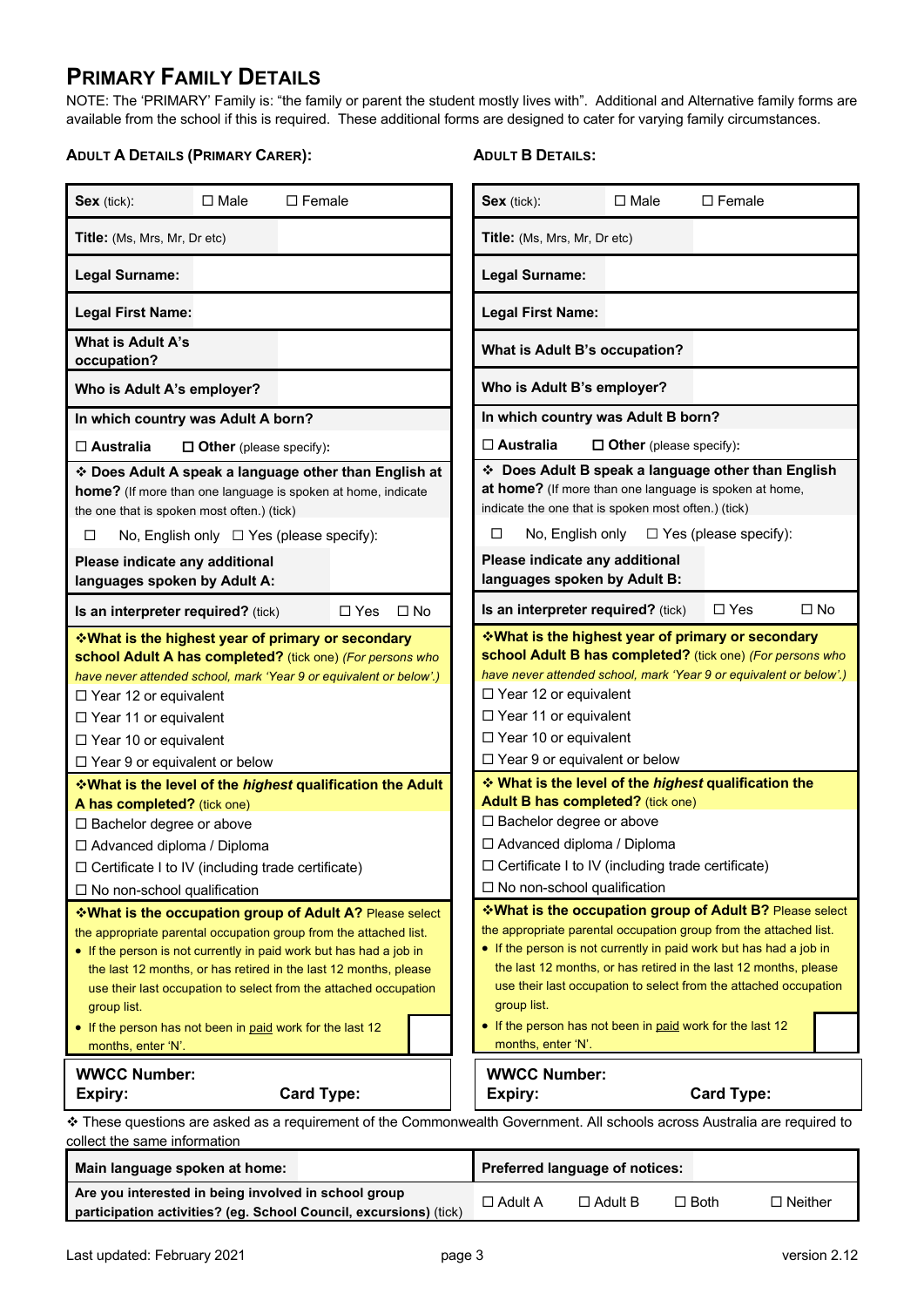# **PRIMARY FAMILY CONTACT DETAILS**

**ADULT A CONTACT DETAILS:**

### *Business Hours:*

| Can we contact Adult A at work?<br>(tick)                | ∩ Yes | ⊟ No |
|----------------------------------------------------------|-------|------|
| Is Adult A usually home during<br>business hours? (tick) | ∏ Yes | ⊟ No |
| <b>Work Telephone No:</b>                                |       |      |
| <b>Other Work Contact</b><br>information:                |       |      |

#### *After Hours:*

| Is Adult A usually home AFTER<br><b>business hours?</b> (tick)                                                                                       | ∩ Yes | No T             |  |  |  |  |
|------------------------------------------------------------------------------------------------------------------------------------------------------|-------|------------------|--|--|--|--|
| <b>Home Telephone No:</b>                                                                                                                            |       |                  |  |  |  |  |
| <b>Other After Hours</b><br><b>Contact Information:</b>                                                                                              |       |                  |  |  |  |  |
| <b>Mobile No:</b>                                                                                                                                    |       |                  |  |  |  |  |
| $\Box$ Yes<br>∩ No<br><b>SMS Notifications:</b>                                                                                                      |       |                  |  |  |  |  |
| Adult A's preferred method of contact: (tick one)<br>(If Phone is selected, Email shall be used for communication that<br>cannot be sent via phone.) |       |                  |  |  |  |  |
| $\Box$ Mail<br>$\Box$ Email<br>$\Box$ Phone                                                                                                          |       | $\Box$ Facsimile |  |  |  |  |
| Email address:                                                                                                                                       |       |                  |  |  |  |  |
| <b>Email Notifications:</b><br>$\Box$ Yes<br>∩ No                                                                                                    |       |                  |  |  |  |  |
| <b>Fax Number:</b>                                                                                                                                   |       |                  |  |  |  |  |

### **ADULT B CONTACT DETAILS:**

| <b>Business Hours:</b>                                   |              |      |
|----------------------------------------------------------|--------------|------|
| <b>Can we contact Adult B at work?</b><br>(tick)         | $\sqcap$ Yes | ⊓ N∩ |
| Is Adult B usually home during<br>business hours? (tick) | ∏ Yes        | ⊟ No |
| <b>Work Telephone No:</b>                                |              |      |
| Nthar Wark Cantont                                       |              |      |

**Other Work Contact information:**

#### *After Hours:*

| Is Adult B usually home AFTER<br><b>business hours?</b> (tick)                                                                                              | ∩ Yes        | ∩ No                  |                  |
|-------------------------------------------------------------------------------------------------------------------------------------------------------------|--------------|-----------------------|------------------|
| <b>Home Telephone No:</b>                                                                                                                                   |              |                       |                  |
| <b>Other After Hours</b><br><b>Contact Information:</b>                                                                                                     |              |                       |                  |
| <b>Mobile No:</b>                                                                                                                                           |              |                       |                  |
| <b>SMS Notifications:</b>                                                                                                                                   |              | $\sqcap$ Yes $\sqcap$ | ∩ No             |
| <b>Adult B's preferred method of contact:</b> (tick one)<br>(If Phone is selected, Email shall be used for communication that<br>cannot be sent via phone.) |              |                       |                  |
| $\Box$ Mail<br>$\sqcap$ Email                                                                                                                               | $\Box$ Phone |                       | $\Box$ Facsimile |
| <b>Email address:</b>                                                                                                                                       |              |                       |                  |
| <b>Email Notifications:</b>                                                                                                                                 | $\Box$ Yes   |                       | ∩ No             |
| <b>Fax Number:</b>                                                                                                                                          |              |                       |                  |

### **PRIMARY FAMILY MAILING ADDRESS:**

Write "As Above" if the same as Family Home Address

| No. & Street or PO Box |                  |  |
|------------------------|------------------|--|
| Suburb:                |                  |  |
| State:                 | <b>Postcode:</b> |  |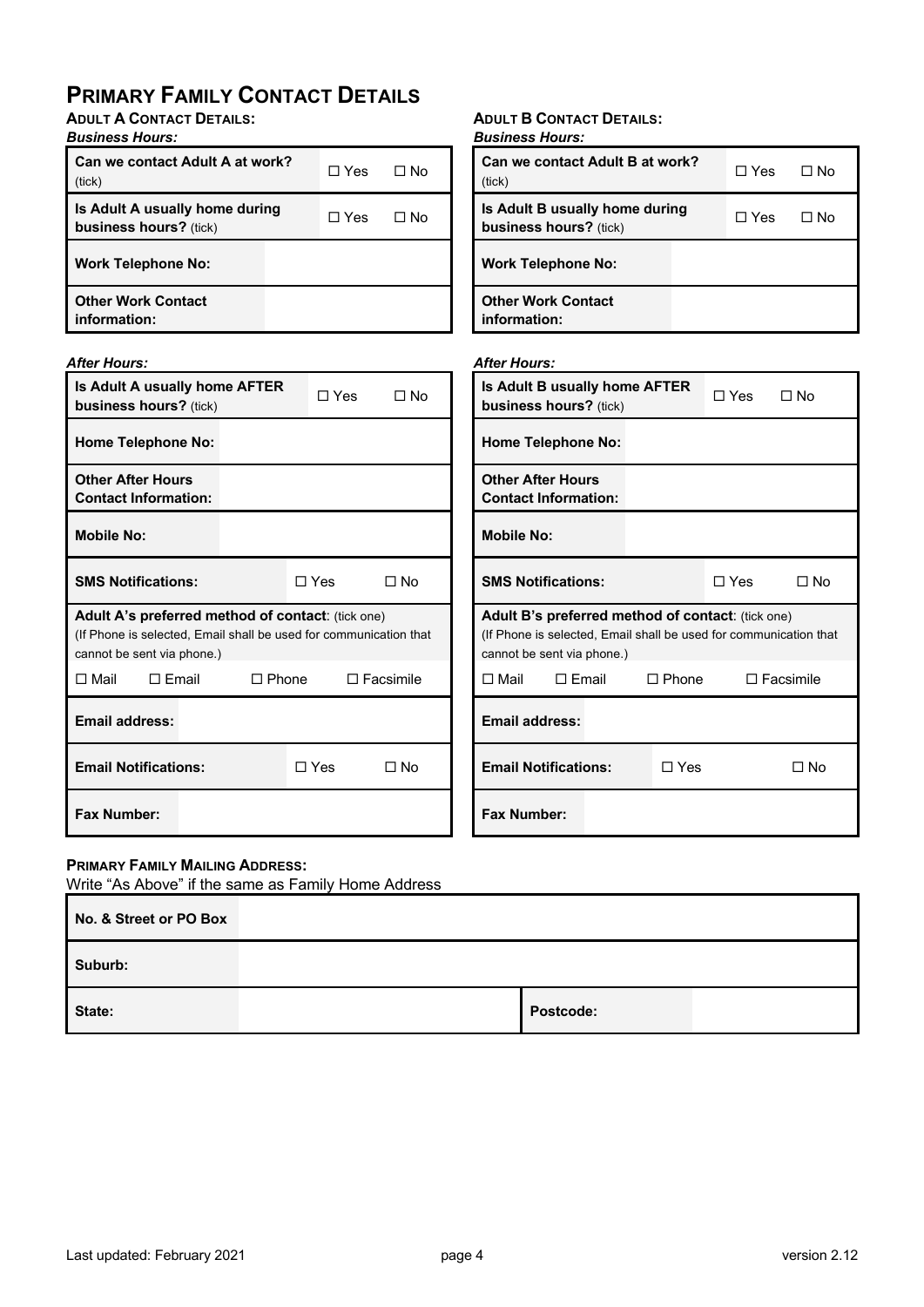| <b>PRIMARY FAMILY DOCTOR DETAILS:</b>         |            |           |                         |                                      |                   |              |  |  |
|-----------------------------------------------|------------|-----------|-------------------------|--------------------------------------|-------------------|--------------|--|--|
| <b>Doctor's Name</b>                          |            |           | (tick)                  | <b>Individual or Group Practice:</b> | $\Box$ Individual | $\Box$ Group |  |  |
| No. & Street or PO Box No.:                   |            |           |                         |                                      |                   |              |  |  |
| Suburb:                                       |            |           |                         |                                      |                   |              |  |  |
| State:                                        |            |           |                         | Postcode:                            |                   |              |  |  |
| <b>Telephone Number</b>                       |            |           |                         | <b>Fax Number</b>                    |                   |              |  |  |
| <b>Current Ambulance Subscription: (tick)</b> | $\Box$ Yes | $\Box$ No | <b>Medicare Number:</b> |                                      |                   |              |  |  |

# **PRIMARY FAMILY EMERGENCY CONTACTS:**

|                | <b>Name</b> | <b>Relationship</b><br>(Neighbour, Relative, Friend or Other) | <b>Telephone Contact</b> | Language Spoken<br>(If English Write "E") |
|----------------|-------------|---------------------------------------------------------------|--------------------------|-------------------------------------------|
|                |             |                                                               |                          |                                           |
| $\overline{2}$ |             |                                                               |                          |                                           |
| 3              |             |                                                               |                          |                                           |
| 4              |             |                                                               |                          |                                           |

## **PRIMARY FAMILY BILLING ADDRESS:**

Write "As Above" if the same as Family Home Address

| No. & Street or PO Box |                                  |                          |           |
|------------------------|----------------------------------|--------------------------|-----------|
| Suburb:                |                                  |                          |           |
| State:                 |                                  |                          | Postcode: |
| <b>Billing Email</b>   | $\Box$ Adult A<br>$\Box$ Adult B | □ Other (Please Specify) |           |

# **OTHER PRIMARY FAMILY DETAILS**

|                                                       | $\Box$ Parent   | $\Box$ Step-Parent | □ Adoptive Parent |
|-------------------------------------------------------|-----------------|--------------------|-------------------|
| <b>Relationship of Adult A to Student: (tick one)</b> | □ Foster Parent | $\Box$ Host Family | □ Relative        |
|                                                       | $\Box$ Friend   | $\Box$ Self        | $\Box$ Other      |
|                                                       | $\Box$ Parent   | $\Box$ Step-Parent | □ Adoptive Parent |
| <b>Relationship of Adult B to Student: (tick one)</b> | □ Foster Parent | $\Box$ Host Family | $\Box$ Relative   |
|                                                       | $\Box$ Friend   | $\Box$ Self        | $\Box$ Other      |

| The student lives with the Primary Family: (tick one) |                                              |                 |                |                                      |  |  |  |  |  |
|-------------------------------------------------------|----------------------------------------------|-----------------|----------------|--------------------------------------|--|--|--|--|--|
| $\Box$ Always                                         | $\Box$ Mostly                                | $\Box$ Balanced |                | $\Box$ Never                         |  |  |  |  |  |
|                                                       |                                              |                 |                |                                      |  |  |  |  |  |
|                                                       | Send Correspondence addressed to: (tick one) | $\Box$ Adult A  | $\Box$ Adult B | $\Box$ Both Adults<br>$\Box$ Neither |  |  |  |  |  |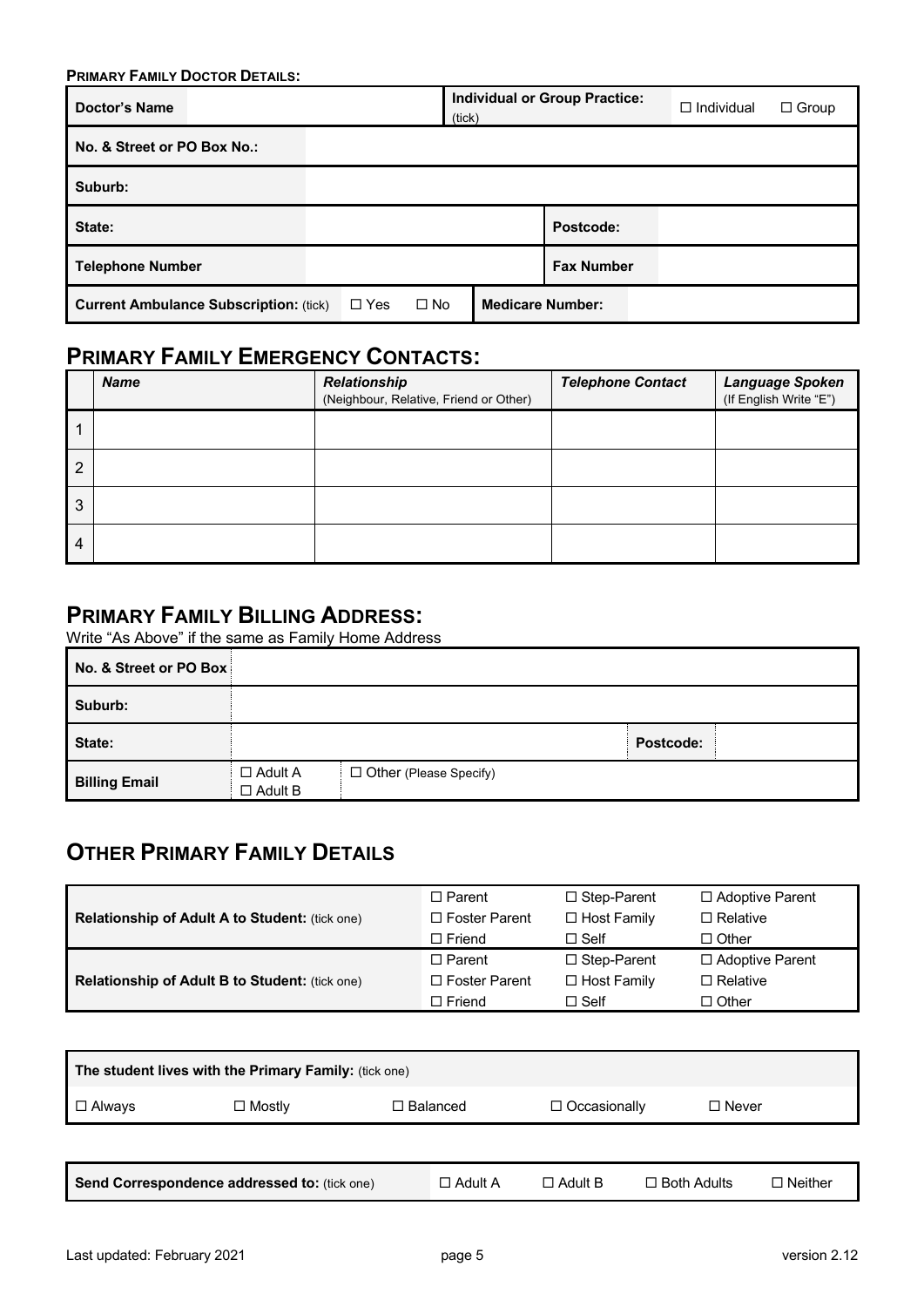### **DEMOGRAPHIC DETAILS OF STUDENT**

| ◆ In which country was the student born?                                                          |                                                                                                                                                                     |                                  |  |  |  |  |  |
|---------------------------------------------------------------------------------------------------|---------------------------------------------------------------------------------------------------------------------------------------------------------------------|----------------------------------|--|--|--|--|--|
| $\Box$ Australia                                                                                  | $\Box$ Other (please specify):                                                                                                                                      |                                  |  |  |  |  |  |
| Date of arrival in Australia OR Date of return to Australia: (dd-mm-yyyy)                         |                                                                                                                                                                     |                                  |  |  |  |  |  |
| What is the Residential Status of the student? (tick)<br>$\Box$ Permanent<br>$\Box$ Temporary     |                                                                                                                                                                     |                                  |  |  |  |  |  |
| <b>Basis of Australian Residency:</b>                                                             |                                                                                                                                                                     |                                  |  |  |  |  |  |
| $\Box$ Eligible for Australian Passport                                                           |                                                                                                                                                                     | $\Box$ Holds Australian Passport |  |  |  |  |  |
| $\Box$ Holds Permanent Residency Visa                                                             |                                                                                                                                                                     |                                  |  |  |  |  |  |
| <b>Visa Sub Class:</b>                                                                            |                                                                                                                                                                     | Visa Expiry Date: (dd-mm-yyyy)   |  |  |  |  |  |
|                                                                                                   | Visa Statistical Code: (Required for some sub-classes)                                                                                                              |                                  |  |  |  |  |  |
|                                                                                                   | <b>International Student ID</b> : (Not required for exchange students)                                                                                              |                                  |  |  |  |  |  |
|                                                                                                   | ❖ Does the student speak a language other than English at home? (tick)<br>(If more than one language is spoken at home, indicate the one that is spoken most often) |                                  |  |  |  |  |  |
| $\Box$ No, English only                                                                           | $\Box$ Yes (please specify):                                                                                                                                        |                                  |  |  |  |  |  |
|                                                                                                   | Does the student speak English? (tick)                                                                                                                              | $\Box$ Yes<br>$\Box$ No          |  |  |  |  |  |
|                                                                                                   | Is the student of Aboriginal or Torres Strait Islander origin? (tick one)                                                                                           |                                  |  |  |  |  |  |
| $\square$ No                                                                                      |                                                                                                                                                                     | $\Box$ Yes, Aboriginal           |  |  |  |  |  |
| $\Box$ Yes, Torres Strait Islander<br>□ Yes, Both Aboriginal & Torres Strait Islander             |                                                                                                                                                                     |                                  |  |  |  |  |  |
| What is the student's living arrangements? (tick one):                                            |                                                                                                                                                                     |                                  |  |  |  |  |  |
| $\Box$ At home with TWO Parents/ Guardians<br>$\Box$ State Arranged Out of Home Care # (See Note) |                                                                                                                                                                     |                                  |  |  |  |  |  |
| $\Box$ At home with ONE Parent/ Guardian                                                          |                                                                                                                                                                     | □ Homeless Youth                 |  |  |  |  |  |
| $\Box$ Independent                                                                                |                                                                                                                                                                     |                                  |  |  |  |  |  |

# State Arranged Out of Home Care - Students who have been subject to protective intervention by the Department of Human Services and live in alternative care arrangements away from their parents. These DHS-facilitated care arrangements include living with relatives or friends (kith and kin), living with non-relative families (foster families or adolescent community placements) and living in residential care units with rostered care staff.

**Note:** Special Schools – please go to section "Travel Details for Special Schools" to enter transport details.

| <b>Beginning of journey to school:</b><br>Map Type    |                   |             | Melway / VicRoads / Country Fire Authority / Other |                    |                                   |  |
|-------------------------------------------------------|-------------------|-------------|----------------------------------------------------|--------------------|-----------------------------------|--|
| <b>Map Number</b>                                     |                   | X Reference |                                                    | <b>Y Reference</b> |                                   |  |
| <b>Usual mode of transport to school:</b> (tick)      |                   |             |                                                    |                    |                                   |  |
| $\Box$ Walking                                        | $\Box$ School Bus |             | $\square$ Train                                    | $\Box$ Driven      | □ Taxi                            |  |
| $\Box$ Bicycle                                        | $\Box$ Public Bus |             | $\Box$ Tram                                        | $\Box$ Self Driven | $\Box$ Other                      |  |
| If student drives themself to school:<br>Car Reg. No. |                   |             |                                                    |                    | Distance to School in kilometres: |  |

v These questions are asked as a requirement of the Commonwealth Government. All schools across Australia are required to collect the same information.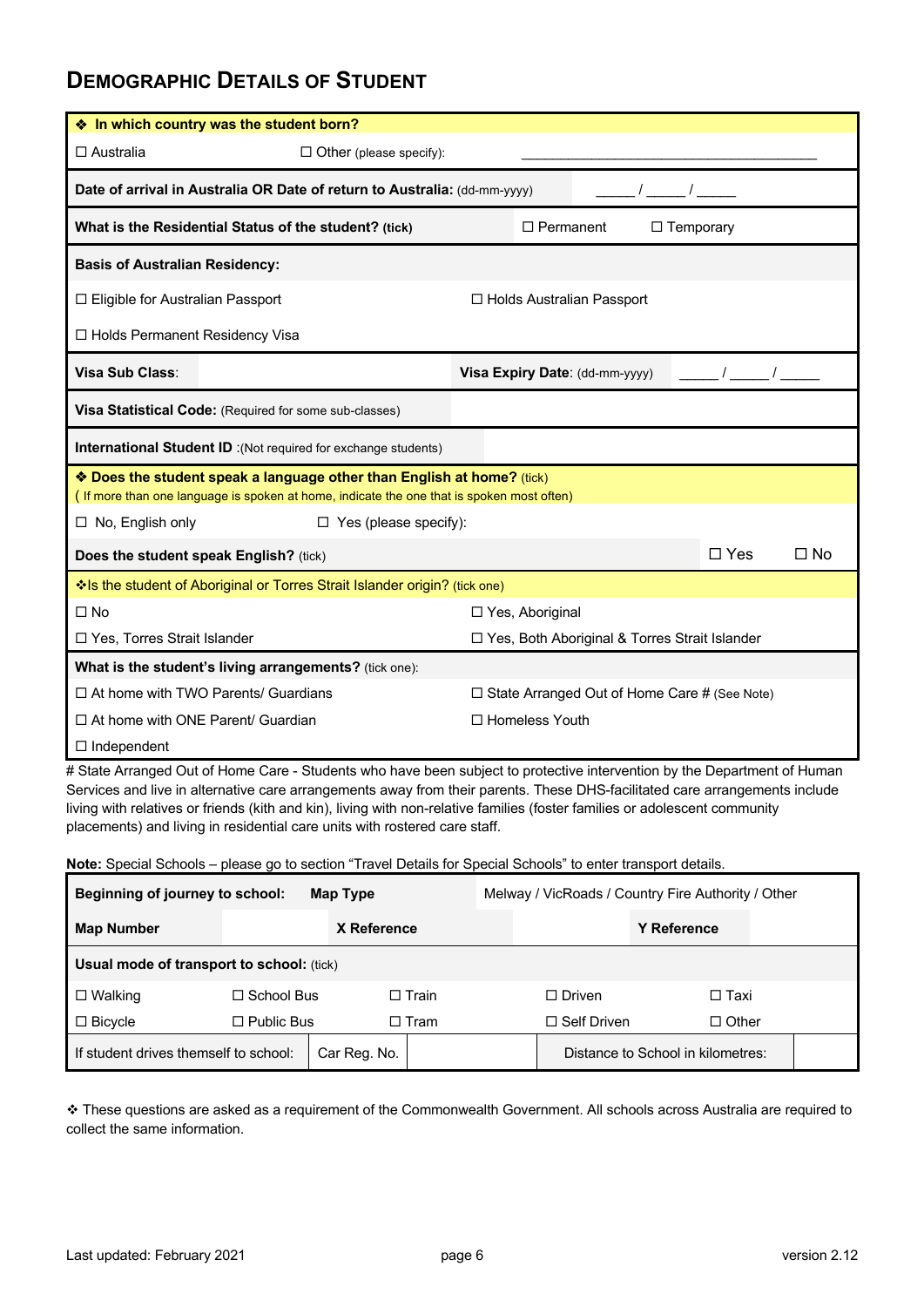# **SCHOOL DETAILS**

| Date of first enrolment in an Australian School:                                                                            |                                                               |                                              |  |                |           |              |           |
|-----------------------------------------------------------------------------------------------------------------------------|---------------------------------------------------------------|----------------------------------------------|--|----------------|-----------|--------------|-----------|
| Name of previous School/Pre School                                                                                          |                                                               |                                              |  |                |           |              |           |
| Years of previous education:                                                                                                | What was the language of the<br>student's previous education? |                                              |  |                |           |              |           |
| Does the student have a Victorian Student Number (VSN)?                                                                     |                                                               |                                              |  |                |           |              |           |
| Yes, but the VSN is unknown<br>Yes.<br>$\Box$ No. The student has never been<br>□<br>ΙI<br>issued a VSN.<br>Please specify: |                                                               |                                              |  |                |           |              |           |
| Years of interruption to education:                                                                                         |                                                               | Is the student repeating a<br>$year?$ (tick) |  | $\Box$ Yes     |           | $\Box$ No    |           |
| Will the student be attending this school full time? (tick)                                                                 |                                                               |                                              |  | $\Box$ Yes     |           | $\square$ No |           |
| If No, what will be the time fraction that the student will be attending this school? (i.e: $0.8 = 4$ days/week)            |                                                               |                                              |  |                |           |              |           |
| <b>Other school Name:</b>                                                                                                   |                                                               | Time fraction:                               |  | $\mathbf{0}$ . | Enrolled: | $\Box$ Yes   | $\Box$ No |
| <b>Other school Name:</b>                                                                                                   |                                                               | Time fraction:                               |  | $\mathbf{0}$ . | Enrolled: | $\Box$ Yes   | $\Box$ No |

### **CONDITIONAL ENROLMENT DETAILS**

In some circumstances a child may be enrolled conditionally, particularly if the required enrolment documentation to determine the shared parental responsibility arrangements for a child is not provided. Please refer to the School Policy & Advisory Guide's Admission page for more information

(http://www.education.vic.gov.au/school/principals/spag/participation/Pages/admission.aspx).

| <b>Enrolment conditions</b> |  |
|-----------------------------|--|
|                             |  |
|                             |  |
|                             |  |

### **OFFICE USE ONLY**

| Has the documentation been provided and retained on school<br>records? | □ Yes | $\Box$ No |
|------------------------------------------------------------------------|-------|-----------|
| Have the conditions been met to complete the enrolment?                | ∃ Yes | $\Box$ No |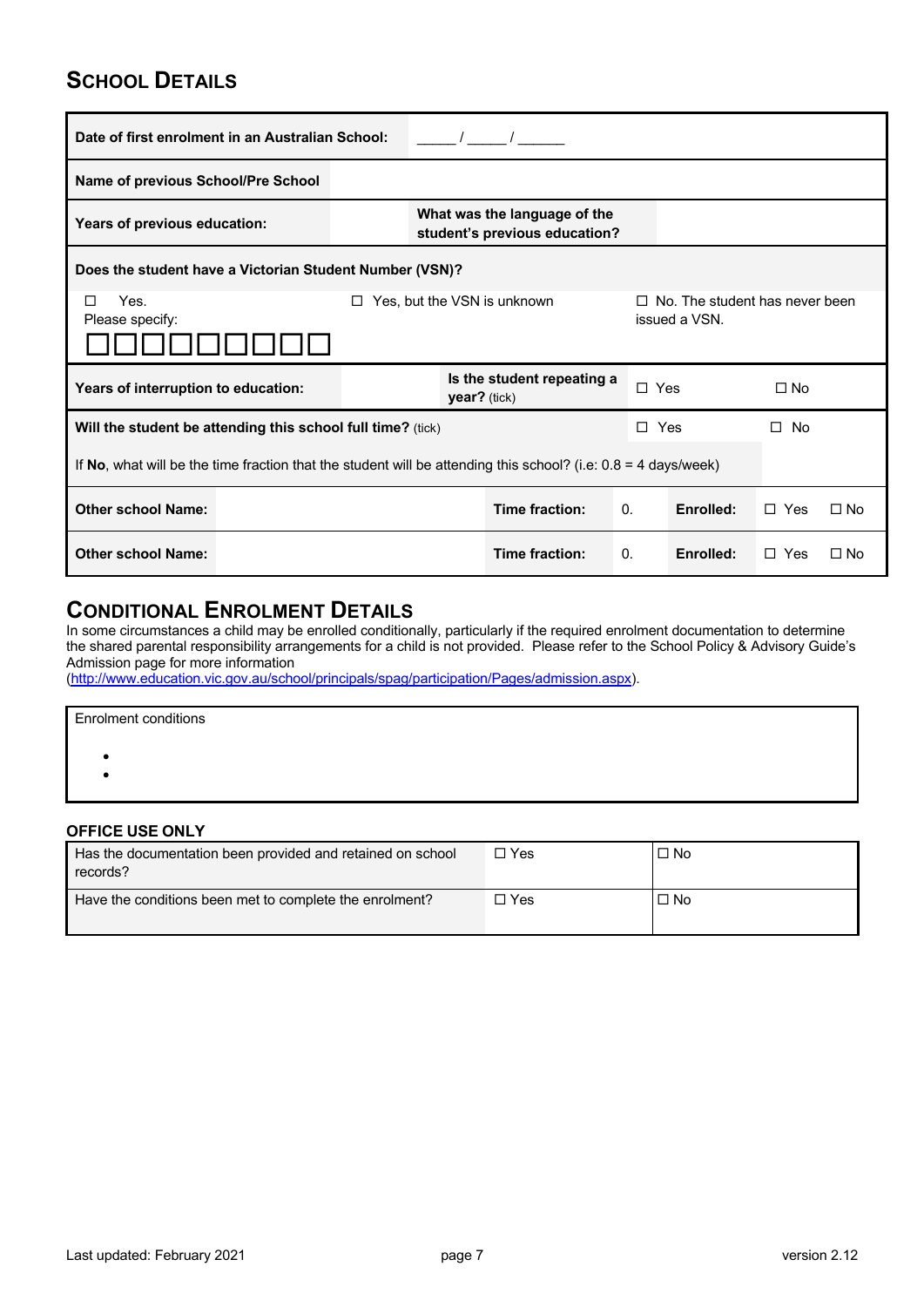## **STUDENT ACCESS OR ACTIVITY RESTRICTIONS DETAILS**

| Is the student at risk?                            |                                                             | $\Box$ Yes                                                                                                                    |                         | $\square$ No                                                                          |              |
|----------------------------------------------------|-------------------------------------------------------------|-------------------------------------------------------------------------------------------------------------------------------|-------------------------|---------------------------------------------------------------------------------------|--------------|
| Is there an Access Alert for the student? (tick)   |                                                             | $\Box$ Yes (If Yes, then complete the<br>following questions and present a<br>current copy of the document to the<br>school.) |                         | $\Box$ No (If No, move to the immunisation<br>/ medical condition details questions.) |              |
| <b>Access Type: (tick)</b>                         | $\Box$ Parenting Order                                      | $\Box$ Parenting Plan                                                                                                         | Intervention Order<br>П | $\Box$ Protection Order                                                               |              |
|                                                    | □ Informal Carer Stat Dec                                   | $\Box$ DHHS<br>Authorisation                                                                                                  | Program Order           | $\Box$ Witness Protection                                                             | $\Box$ Other |
| <b>Describe any Access Restriction:</b>            |                                                             |                                                                                                                               |                         |                                                                                       |              |
| Is there an Activity Alert for the student? (tick) |                                                             | $\Box$ Yes                                                                                                                    |                         | $\square$ No                                                                          |              |
| If Yes, then describe the Activity Restriction:    |                                                             |                                                                                                                               |                         |                                                                                       |              |
| <b>OFFICE USE ONLY</b>                             |                                                             |                                                                                                                               |                         |                                                                                       |              |
|                                                    | Current custody document placed on student file? $\Box$ Yes |                                                                                                                               |                         | $\square$ No                                                                          |              |

In the event of illness or injury to my child whilst at school, on an excursion, or travelling to or from school; I authorise the Principal or teacher-in-charge of my child, where the Principal or teacher-in-charge is unable to contact me, or it is otherwise impracticable to contact me to: (cross out any unacceptable statement)

- consent to my child receiving such medical or surgical attention as may be deemed necessary by a medical practitioner,
- administer such first aid as the Principal or staff member may judge to be reasonably necessary.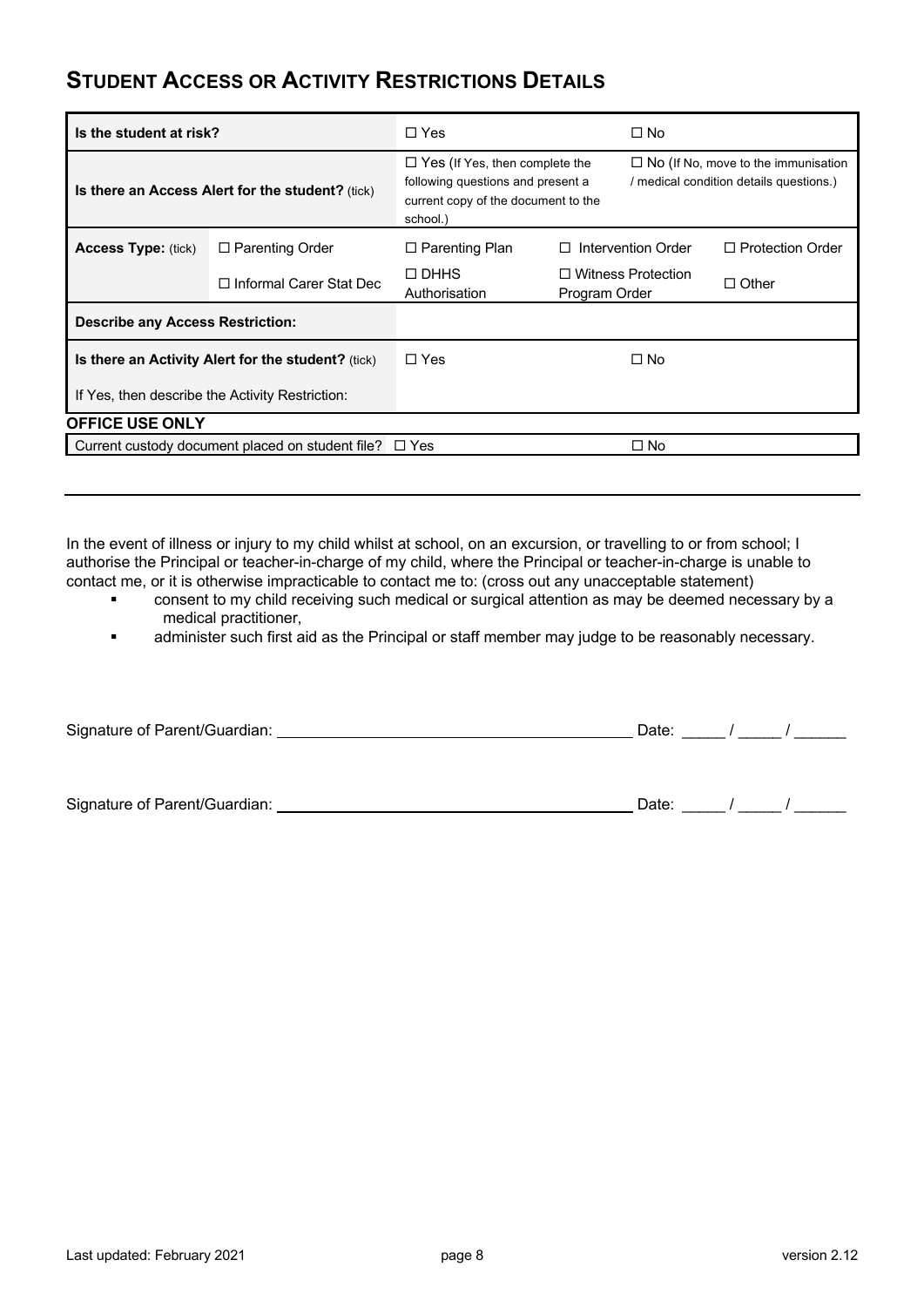# **STUDENT MEDICAL DETAILS**

**MEDICAL CONDITION DETAILS:**

| Does the student suffer from any of the                                                              | Hearing: | □ Yes | $\square$ No | <b>Vision</b> | $\Box$ Yes | コNo       |
|------------------------------------------------------------------------------------------------------|----------|-------|--------------|---------------|------------|-----------|
| <b>following impairments?</b> (tick)                                                                 | Speech:  | □ Yes | $\Box$ No    | Mobility:     | $\Box$ Yes | $\Box$ No |
| Does the student suffer from Asthma? (tick) If No, please go to the Other Medical Conditions section | □ Yes    | □ No  |              |               |            |           |

### **ASTHMA MEDICAL CONDITION DETAILS:**

Answer the following questions **ONLY** if the student suffers from any asthma medical conditions.

| Please indicate if the student suffers from any of the<br><b>following symptoms:</b> (tick)                |  |  |                                  | If my child displays any of these symptoms please: (tick) |                             |                                                     |                     |              |                 |
|------------------------------------------------------------------------------------------------------------|--|--|----------------------------------|-----------------------------------------------------------|-----------------------------|-----------------------------------------------------|---------------------|--------------|-----------------|
| $\Box$ Cough                                                                                               |  |  |                                  |                                                           | Inform Doctor               |                                                     |                     | $\Box$ Yes   | $\Box$ No       |
| $\Box$ Difficulty Breathing                                                                                |  |  |                                  |                                                           |                             | Inform Emergency Contact                            |                     | $\Box$ Yes   | $\square$ No    |
| $\Box$ Wheeze                                                                                              |  |  |                                  |                                                           |                             | <b>Administer Medication</b>                        |                     | $\Box$ Yes   | $\square$ No    |
| $\Box$ Exhibits symptoms after exertion                                                                    |  |  |                                  |                                                           |                             | <b>Other Medical Action</b>                         |                     | $\Box$ Yes   | $\square$ No    |
| $\Box$ Tight Chest                                                                                         |  |  |                                  |                                                           |                             | If yes, please specify:                             |                     |              |                 |
| Has an Asthma Management Plan been provided to School?                                                     |  |  |                                  |                                                           |                             |                                                     | $\Box$ Yes          | $\square$ No |                 |
| Name of medication taken:<br>$\Box$ Yes<br>$\square$ No<br><b>Does the student take medication?</b> (tick) |  |  |                                  |                                                           |                             |                                                     |                     |              |                 |
| Is the medication taken regularly by the student (preventive) or only in response<br>to symptoms? (tick)   |  |  |                                  |                                                           |                             |                                                     | $\Box$ Preventative |              | $\Box$ Response |
| Indicate the usual dosage of<br>medication taken:                                                          |  |  |                                  |                                                           |                             | Indicate how frequently<br>the medication is taken: |                     |              |                 |
| <b>Medication is usually administered by: (tick)</b>                                                       |  |  | $\Box$ Student                   |                                                           | $\Box$ Nurse                | $\Box$ Teacher                                      | $\Box$ Other        |              |                 |
| $\Box$ with Student<br><b>Medication is stored: (tick)</b>                                                 |  |  | $\Box$ with Nurse                |                                                           | $\Box$ Fridge in Staff Room |                                                     | $\Box$ Elsewhere    |              |                 |
| Dosage time                                                                                                |  |  | <b>Reminder required?</b> (tick) | $\Box$ Yes                                                | $\square$ No                | <b>Poison Rating</b>                                |                     |              |                 |

#### **OTHER MEDICAL CONDITIONS**

(More copies of the other medical condition forms are available on request from the school.)

| Does the student have any other medical condition? (tick)                                                       |                                  |                          |                        |                                |                             |                     | $\Box$ Yes               | $\Box$ No                    |
|-----------------------------------------------------------------------------------------------------------------|----------------------------------|--------------------------|------------------------|--------------------------------|-----------------------------|---------------------|--------------------------|------------------------------|
| If yes, please specify:                                                                                         |                                  |                          |                        |                                |                             |                     |                          |                              |
| Symptoms:                                                                                                       |                                  |                          |                        |                                |                             |                     |                          |                              |
| If my child displays any of the symptoms above please: (tick)                                                   |                                  |                          |                        |                                |                             |                     |                          |                              |
| Inform Doctor<br><b>Administer Medication</b>                                                                   |                                  | $\Box$ Yes<br>$\Box$ Yes | $\Box$ No<br>$\Box$ No | <b>Other Medical Action</b>    | Inform Emergency Contact    |                     | $\Box$ Yes<br>$\Box$ Yes | $\square$ No<br>$\square$ No |
|                                                                                                                 |                                  |                          |                        | If yes, please specify:        |                             |                     |                          |                              |
| Name of medication taken:<br><b>Does the student take medication?</b> (tick)<br>$\Box$ Yes<br>$\Box$ No         |                                  |                          |                        |                                |                             |                     |                          |                              |
| Is the medication taken regularly by the student (preventive) or only in<br><b>response to symptoms?</b> (tick) |                                  |                          |                        |                                |                             | $\Box$ Preventative | $\Box$ Response          |                              |
| Indicate the usual dosage of<br>medication taken:                                                               |                                  |                          |                        | medication is taken:           | Indicate how frequently the |                     |                          |                              |
| <b>Medication is usually administered by: (tick)</b>                                                            |                                  |                          | $\Box$ Student         |                                | $\Box$ Nurse                | Teacher             | $\Box$ Other             |                              |
| $\Box$ with Student<br><b>Medication is stored: (tick)</b>                                                      |                                  |                          | $\square$ with Nurse   | $\Box$ Fridge in Staff<br>Room |                             | $\Box$ Elsewhere    |                          |                              |
| Dosage time                                                                                                     | <b>Reminder required?</b> (tick) |                          | $\Box$ Yes             | $\Box$ No                      | <b>Poison Rating</b>        |                     |                          |                              |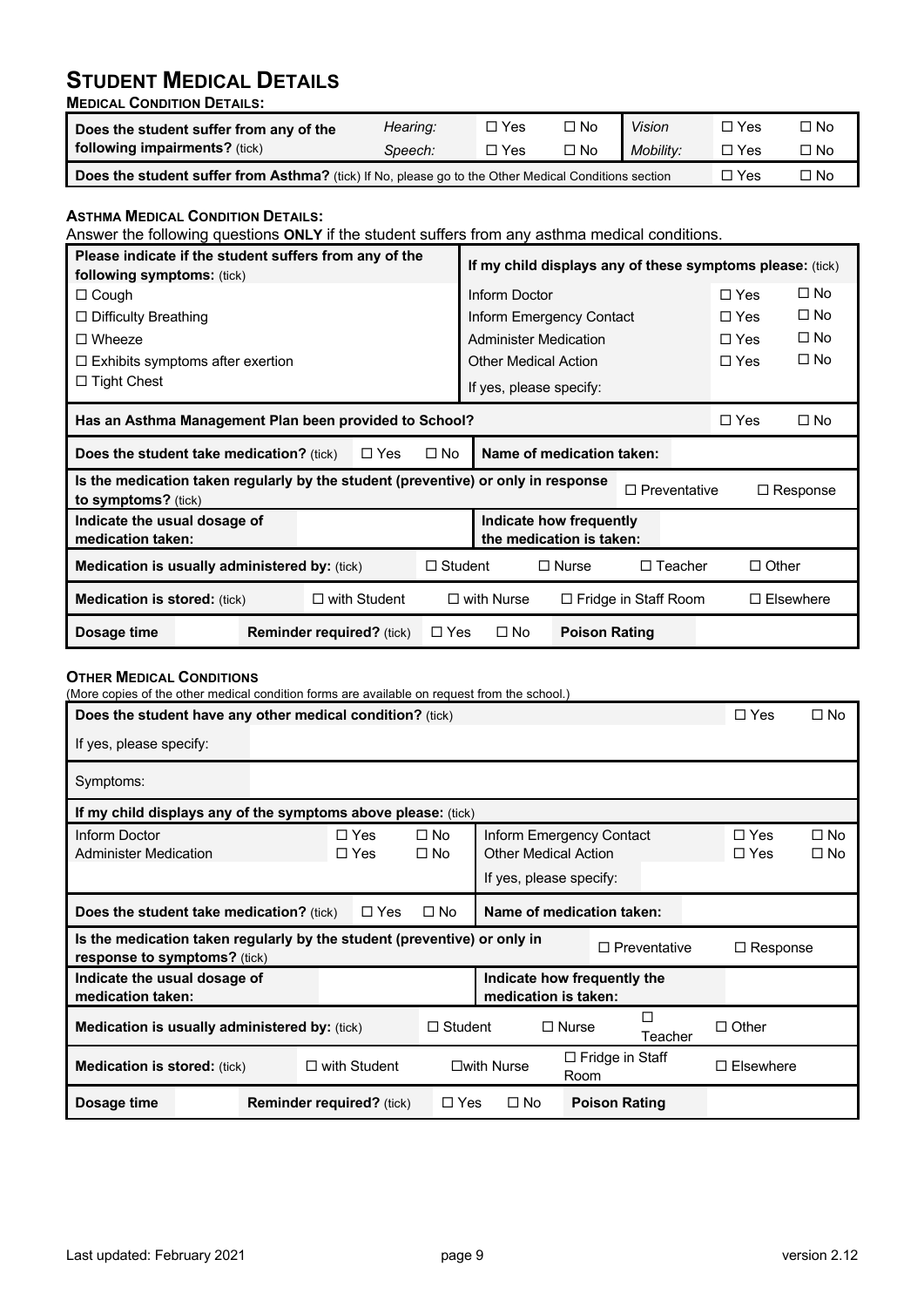### **STUDENT DOCTOR DETAILS**

The following details should **only** be provided if **this** student has a Doctor and/or Medicare number different to the Primary Family.

| <b>Doctor's Name:</b>                |                   |                   |              |
|--------------------------------------|-------------------|-------------------|--------------|
| Individual or Group Practice: (tick) |                   | $\Box$ Individual | $\Box$ Group |
| No. & Street or PO Box No.:          |                   |                   |              |
| Suburb:                              |                   |                   |              |
| State:                               | Postcode:         |                   |              |
| <b>Telephone Number</b>              | <b>Fax Number</b> |                   |              |
| <b>Student Medicare Number:</b>      |                   |                   |              |

### **STUDENT EMERGENCY CONTACTS**

This section should **ONLY** be filled out if **THIS** student has emergency contacts other than the Prime Family Emergency Contacts.

|   | <b>Name</b> | <b>Relationship</b><br>(Neighbour, Relative, Friend or Other) | <b>Language Spoken</b><br>(If English Write "E") | <b>Telephone Contact</b> |
|---|-------------|---------------------------------------------------------------|--------------------------------------------------|--------------------------|
|   |             |                                                               |                                                  |                          |
| 2 |             |                                                               |                                                  |                          |

Thank you for taking the time to complete this Student Enrolment form. We understand that the information you have provided is confidential and will be treated as such, but the details are required to enable staff to properly enrol your child at our school.

| I/we certify that the information contained within this form is correct. |                               |                      |
|--------------------------------------------------------------------------|-------------------------------|----------------------|
| Signature of Parent/Guardian: Signature of Parent/Guardian:              | Date:                         | $\frac{1}{\sqrt{2}}$ |
| Signature of Parent/Guardian:                                            | Date: $\frac{1}{\sqrt{2\pi}}$ |                      |
|                                                                          |                               |                      |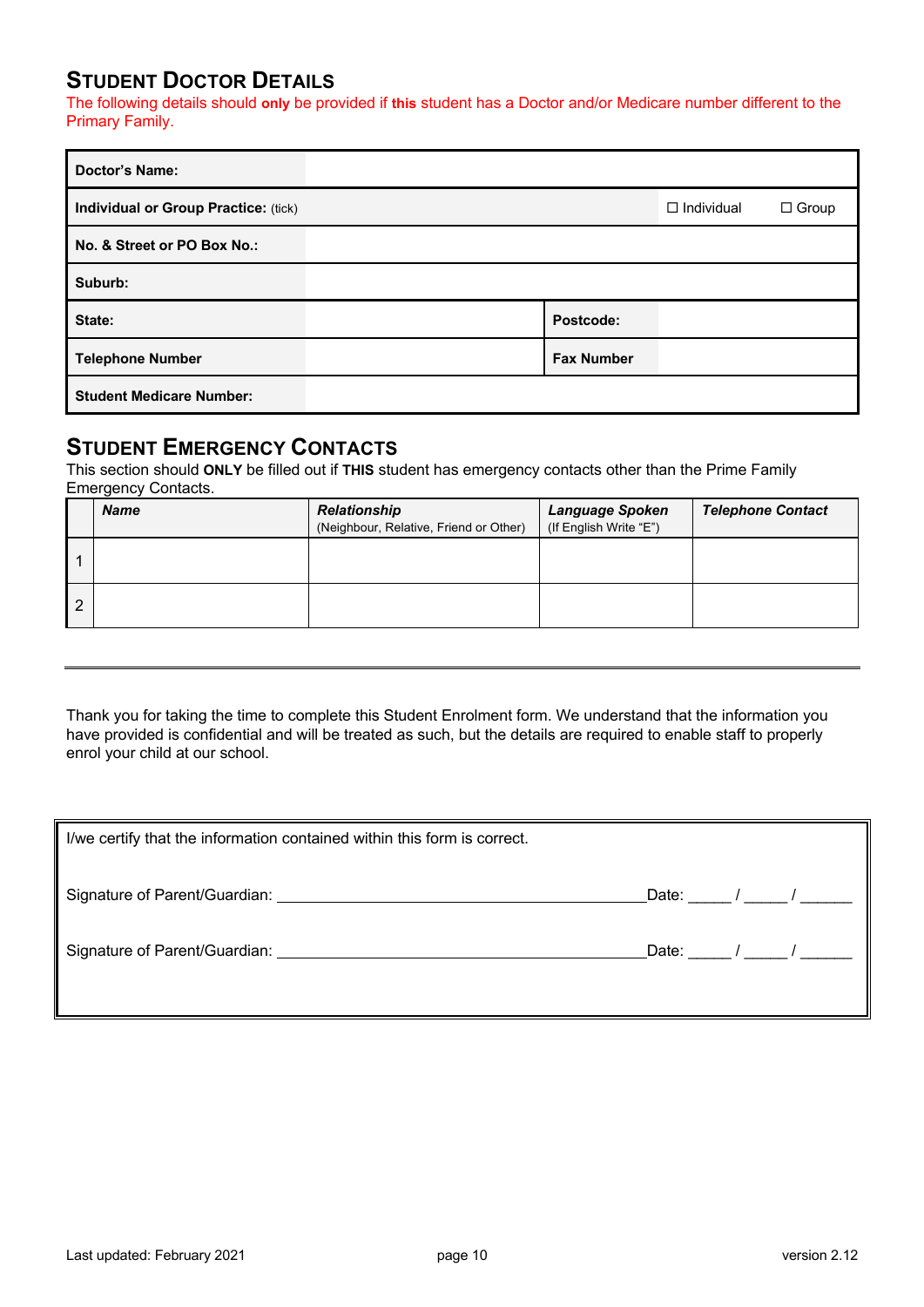# **PARENTAL OCCUPATION GROUP CODES**

The codes outlined below are to be used when providing family occupation details for enrolled students. This information is used for determining funding allocations to schools.

#### **GROUP A Senior management in large business organisation, government administration and defence, and qualified professional**s

**Senior Executive / Manager / Department Head** in industry, commerce, media or other large organisation

**Public Service Manager** (Section head or above), regional director, health / education / police / fire services administrator

**Other administrator** (school principal, faculty head / dean, library / museum / gallery director, research facility director) **Defence Forces** Commissioned Officer

**Professionals** - generally have degree or higher qualifications and experience in applying this knowledge to design, develop or operate complex systems; identify, treat and advise on problems; and teach others:

- Health, Education, Law, Social Welfare, Engineering, Science, Computing professional
- § *Business* (management consultant, business analyst, accountant, auditor, policy analyst, actuary, valuer)
- § *Air/sea transport* (aircraft / ship's captain / officer / pilot, flight officer, flying instructor, air traffic controller)

#### **GROUP B Other business managers, arts/media/sportspersons and associate professionals**

**Owner / Manager** of farm, construction, import/export, wholesale, manufacturing, transport, real estate business **Specialist Manager** (finance / engineering / production / personnel / industrial relations / sales / marketing) **Financial Services Manager** (bank branch manager, finance / investment / insurance broker, credit / loans officer) **Retail sales / Services manager** (shop, petrol station, restaurant, club, hotel/motel, cinema, theatre, agency) **Arts / Media / Sports** (musician, actor, dancer, painter, potter, sculptor, journalist, author, media presenter, photographer,

designer, illustrator, proof reader, sportsman/woman, coach, trainer, sports official)

**Associate Professionals** - generally have diploma / technical qualifications and support managers and professionals:

- *Health, Education, Law, Social Welfare, Engineering, Science, Computing technician / associate professional*
- § *Business / administration* (recruitment / employment / industrial relations / training officer, marketing / advertising specialist, market research analyst, technical sales representative, retail buyer, office / project manager)
- *Defence Forces* senior Non-Commissioned Officer

#### **GROUP C Tradesmen/women, clerks and skilled office, sales and service staff**

**Tradesmen/women** generally have completed a 4 year Trade Certificate, usually by apprenticeship. All tradesmen/women are included in this group

**Clerks** (bookkeeper, bank / PO clerk, statistical / actuarial clerk, accounting / claims / audit clerk, payroll clerk, recording / registry / filing clerk, betting clerk, stores / inventory clerk, purchasing / order clerk, freight / transport / shipping clerk, bond clerk, customs agent, customer services clerk, admissions clerk)

#### **Skilled office, sales and service staff**:

- § *Office* (secretary, personal assistant, desktop publishing operator, switchboard operator)
- § *Sales* (company sales representative, auctioneer, insurance agent/assessor/loss adjuster, market researcher)
- *Service* (aged / disabled / refuge / child care worker, nanny, meter reader, parking inspector, postal worker, courier, travel agent, tour guide, flight attendant, fitness instructor, casino dealer/supervisor)

#### **GROUP D Machine operators, hospitality staff, assistants, labourers and related workers**

#### **Drivers, mobile plant, production / processing machinery and other machinery operators**

**Hospitality staff** (hotel service supervisor, receptionist, waiter, bar attendant, kitchen hand, porter, housekeeper) **Office assistants, sales assistants and other assistants**:

- § *Office* (typist, word processing / data entry / business machine operator, receptionist, office assistant)
- § *Sales* (sales assistant, motor vehicle / caravan / parts salesperson, checkout operator, cashier, bus / train conductor, ticket seller, service station attendant, car rental desk staff, street vendor, telemarketer, shelf stacker)
- § *Assistant / aide* (trades' assistant, school / teacher's aide, dental assistant, veterinary nurse, nursing assistant, museum / gallery attendant, usher, home helper, salon assistant, animal attendant)

#### **Labourers and related workers**

- § *Defence Forces* ranks below senior NCO not included above
- § *Agriculture, horticulture, forestry, fishing, mining worker* (farm overseer, shearer, wool / hide classer, farm hand, horse trainer, nurseryman, greenkeeper, gardener, tree surgeon, forestry/ logging worker, miner, seafarer / fishing hand)
- § *Other worke*r (labourer, factory hand, storeman, guard, cleaner, caretaker, laundry worker, trolley collector, car park attendant, crossing supervisor